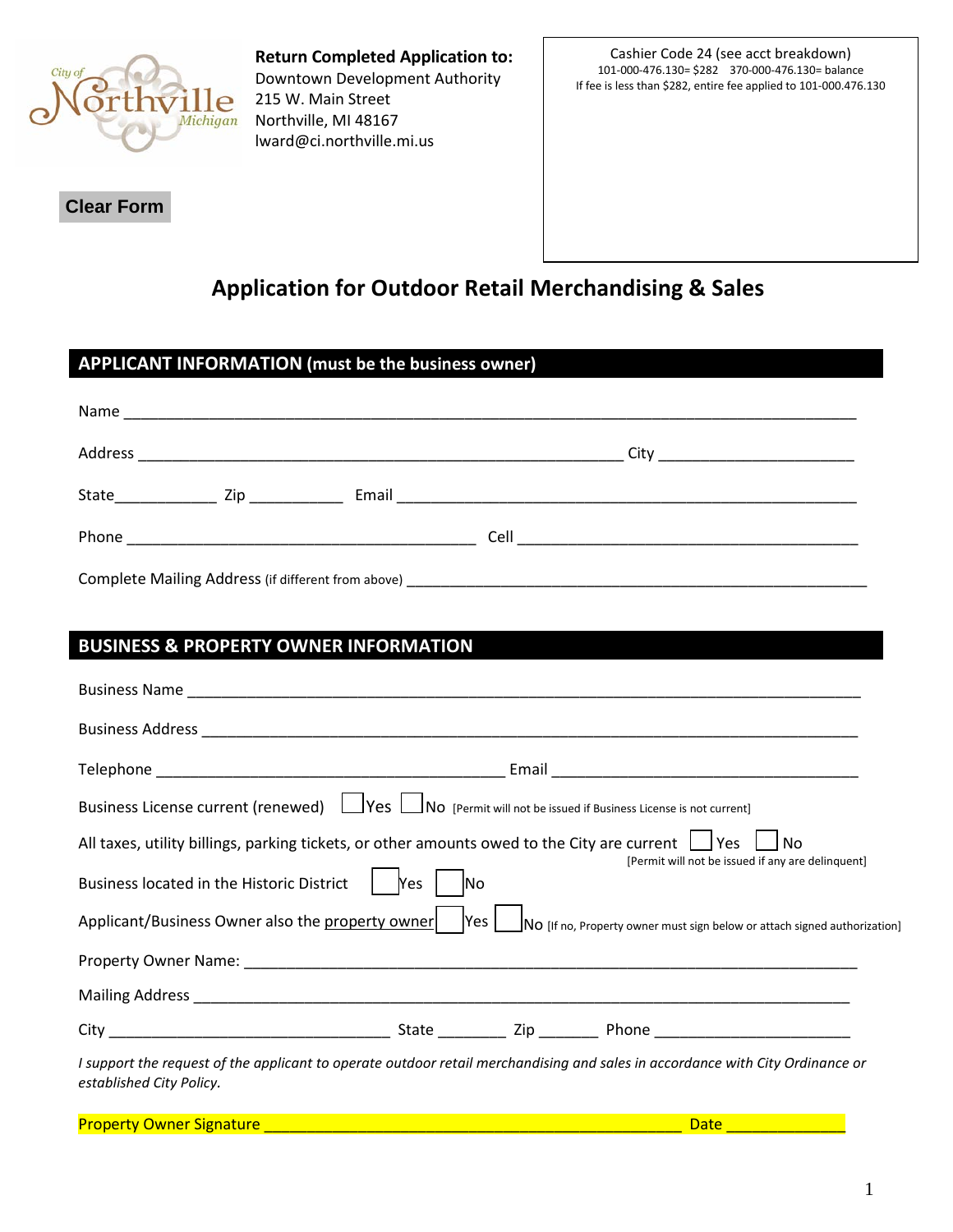# **PERMIT TYPE REQUESTED**

Type of permit you are applying for  $\vert \vert$  Sidewalk Merchandising  $\vert \vert$  Roadway Merchandising

New [first season applying for permit]

Renewal Describe all proposed changes to retail merchandising & sales plan that differ from the previous year's approval.

 Amended Application (same outdoor season as current approved permit) **Describe all proposed changes that deviate from the current approved permit** [attach separate sheet if necessary]

# **RETAIL MERCHANDISING & SALES**

Dimensions of City Property to be used for Retail Merchandising and Sales \_\_\_\_\_\_\_\_\_\_\_\_\_\_\_\_\_\_\_\_\_\_\_\_\_\_\_\_\_\_\_\_

TOTAL SQ FEET **\_\_\_\_\_\_\_\_\_\_\_\_\_\_\_\_\_\_\_** 

| Is Retail Merchandising and Sales directly in front of your business? $\Box$ Yes $\Box$ No If No, provide address |  |
|-------------------------------------------------------------------------------------------------------------------|--|
| location and explain why it cannot be located in front of your business.                                          |  |

Written authorization from business where Retail Merchandising and Sales is proposed attached (required)

Proposed layout provides for a 5 ft pedestrian clearance  $\Box$  Yes  $\Box$  No

Describe any impact to pedestrian traffic

| Existing establishment signage is in compliance with the City's sign ordinance $\Box$ Yes<br>$\mathsf{No*}$      |  |
|------------------------------------------------------------------------------------------------------------------|--|
| * Existing establishment signage shall be in compliance with the city sign ordinance before a permit is granted. |  |
|                                                                                                                  |  |

| <b>Proposed Occupancy Dates</b><br>. . |  |  |
|----------------------------------------|--|--|
|                                        |  |  |

Proposed Occupancy Hours \_\_\_\_\_\_\_\_\_\_\_\_\_\_\_\_\_\_\_\_\_\_\_\_\_\_\_\_\_\_\_\_\_\_\_\_\_\_\_\_\_\_\_\_\_\_\_\_\_\_\_\_\_\_\_\_\_\_\_\_\_\_\_\_\_\_\_\_\_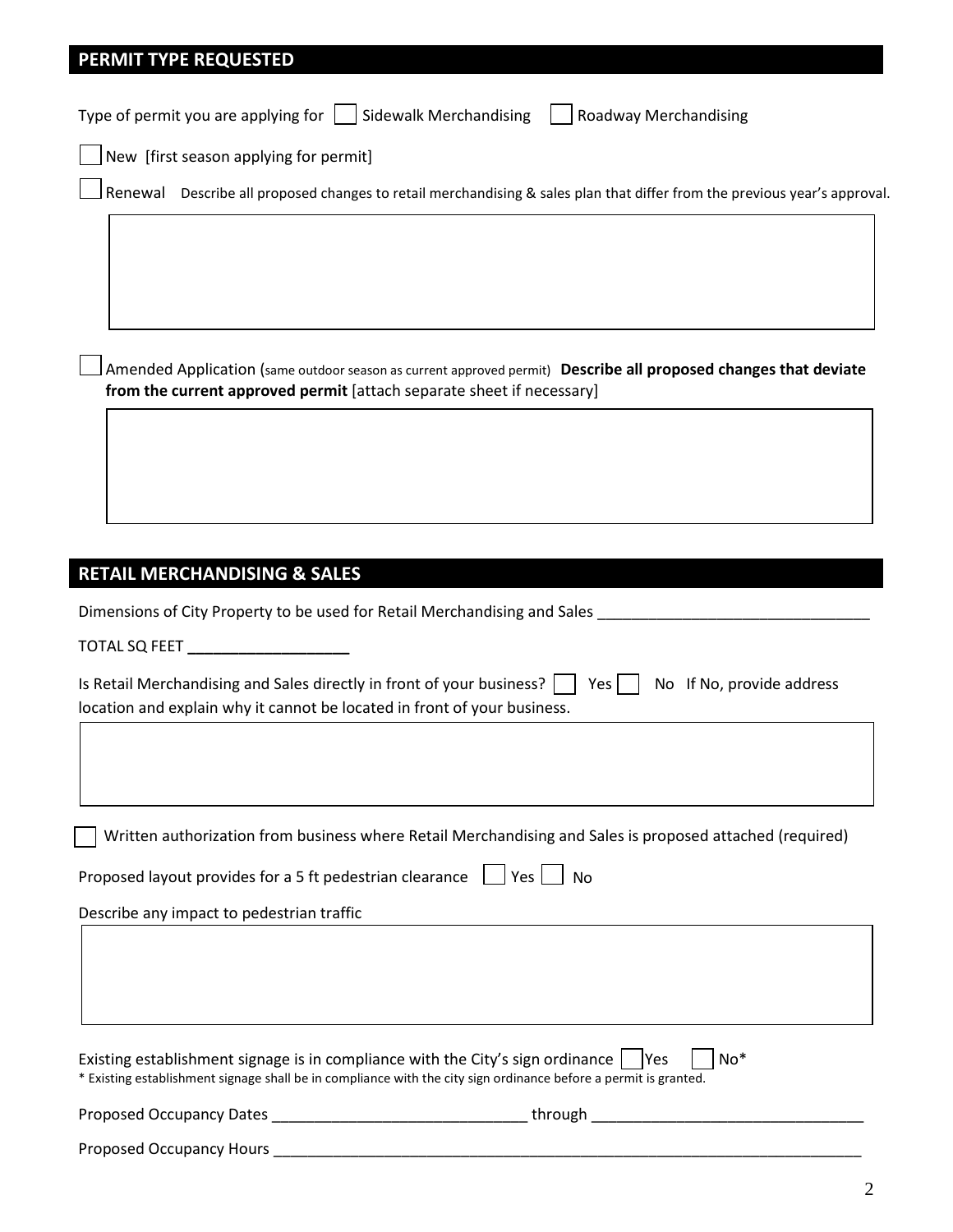| Number of Tables                | Color                    | Material                                                                                  |
|---------------------------------|--------------------------|-------------------------------------------------------------------------------------------|
| Number of Chairs                | Color                    | Material                                                                                  |
| Number of Umbrellas Color Color |                          | Material                                                                                  |
| Outdoor Covered Structure       | $\overline{\mathsf{No}}$ | Yes If yes, dimensions of structure? _____________                                        |
| <b>Outdoor Propane Fire Pit</b> | Yes                      | No Note: Only propane fire pits are allowed in the Social District area                   |
|                                 |                          | Describe additional items such as railing, posts, flower boxes, fire pits, planters, etc. |
|                                 |                          |                                                                                           |
|                                 |                          |                                                                                           |

# **ACCESSIBILITY OF OUTDOOR RETAIL MERCHANDISING AND SALES AREAS**

All outdoor retail merchandising and sales areas must comply with the applicable sections of Chapter 11 of the most recent adopted version of the Michigan Building Code pertaining to outdoor structures. Contact the Building Official at 248-349-1300 ext. 2709 with questions pertaining to this requirement.

# **INSURANCE REQUIREMENTS & HOLD HARMLESS AGREEMENT**

### **Certificate of Insurance**

- \$1M per occurrence General Liability (ALL applicants)
- Proof of a Valid Workers Compensation policy with statutory minimum limits

## **Required Information for Certificate of Insurance**

Your insurance company must submit a valid Certificate of Insurance with the following information:

- Certificate Holder: City of Northville, 215 W. Main Street, Northville, MI 48167
- The City of Northville named as an additional insured on General Liability policy
- Certificate signed and dated by the authorized agent
- Questions from your insurance agent should be emailed to dmassa@ci.northville.mi.us

### **Endorsement for Additional Insured**

- The Certificate of Insurance must be accompanied by a copy of your policy Endorsement. This is a separate document from the Certificate of Insurance.
- The policy Endorsement may be provided on a separate form, or be found in a section of your insurance policy that recognizes the City of Northville as an additional insured for General Liability.
- Endorsements that solely mention a lease, rental, or permit for a governmental subdivision are not accepted.

# **Hold Harmless Agreement**

• The Hold Harmless Agreement included with this Application must be executed and submitted with the Application.

# **SITE DEVELOPMENT PLAN - required**

ALL applicants must submit a detailed site development plan with their application.

Use the attached Site Plan template OR provide a scale site plan (i.e. architectural plan). Applications that do not provide a scaled and detailed site plan will be returned and a permit shall not be issued.

### **Outdoor Retail Merchandising & Sales**

- 1. A scale drawing of the retail merchandising and sales area.
- 2. The plan must include the location of all tables, chairs, planters, fire pits, benches, heaters, landscaping, railings, umbrellas, hydrants, street lighting, and all other structures.
- 3. The plan must show the relationship of the retail merchandising and sales area to the building entrance and neighboring businesses.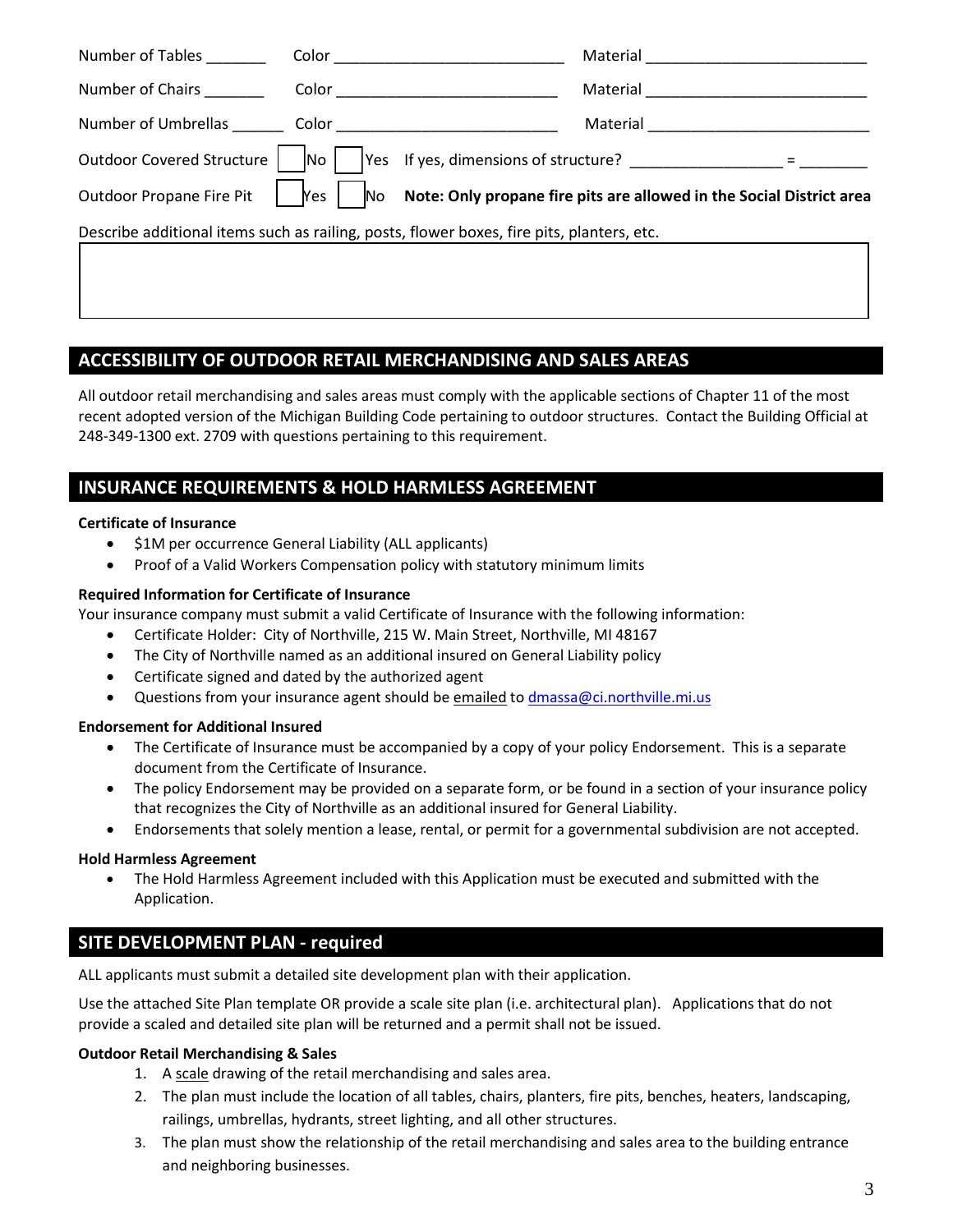**DETAILED SITE PLAN for \_\_\_\_\_\_\_\_\_\_\_\_\_\_\_\_\_\_\_\_\_\_\_\_\_\_\_\_\_\_\_\_\_\_\_\_\_\_\_\_\_\_ (name of business)**

Include all tables, chairs, umbrellas, railings, planters, structures, A-frame signs, etc. that you plan to place and use as part of your outdoor retail merchandising and sales. Also, you must include ALL other street furnishings, fixtures, cross walks, etc. that currently exist in the area such as street lamp posts, trash receptacles, benches, planters, fire hydrants, cross walks, etc. A minimum of 5 ft. clearance for pedestrians is required and must be shown. All crosswalks must remain clear and unobstructed. Contact the Building Official at 248-349-1300 ext 2709 with any questions. The site plan submitted must be to scale or the application will be denied as incomplete. **SCALE: 1" = 5 feet**

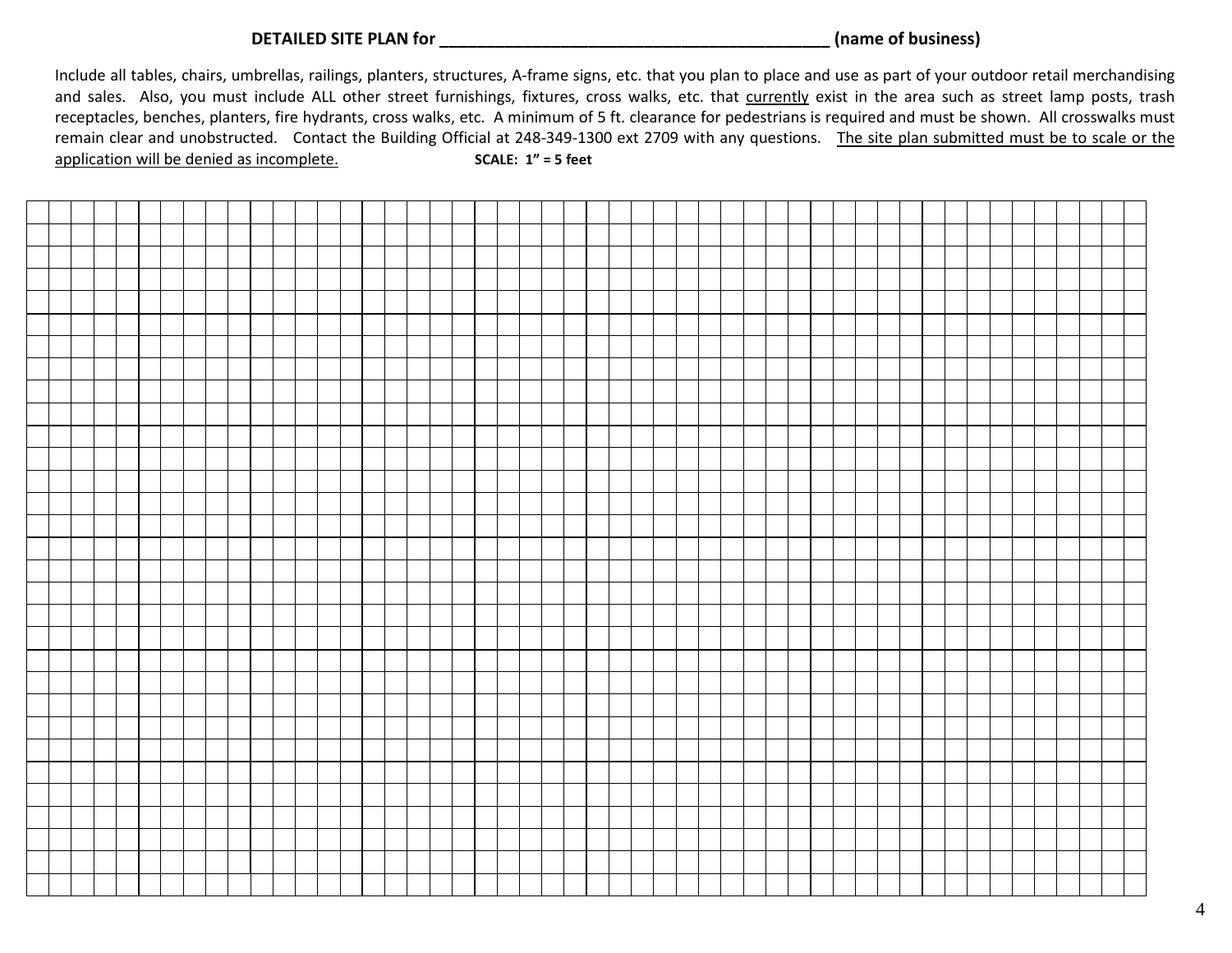#### **Agreement to Assume All Risks, Indemnify and Hold Harmless**

| assumes all                                                                                                                      |
|----------------------------------------------------------------------------------------------------------------------------------|
| risks and agrees to defend, pay on behalf of, indemnify, and hold harmless, the City of Northville, including all of its elected |
| and appointed officials, all employees and volunteers, all boards, commissions, and/or authorities and their board members,      |
| employees, volunteers, and any others working on behalf of the City of Northville, against any and all claims, demands, suits,   |
| or loss, including all costs connected therewith, including but not limited to attorney fees, and for any damages which maybe    |
| asserted, claimed, or recovered against or from the City of Northville, and any of its elected and appointed officials, all      |
| employees and volunteers, all boards, commissions, and/or authorities and their board members, employees, and volunteers         |
| and others working on behalf of the City of Northville, by reason of personal injury, including bodily injury or death, and/or   |
| property damage, including loss of use thereof, which arise out of or are in any way connected with or which are alleged to      |
|                                                                                                                                  |
|                                                                                                                                  |

event, to be held on including, but not limited to, any negligence or alleged negligence on the part of the City of Northville.

Signature of person authorized to execute this agreement:

Print Name:

Signature: Date Date Date Date Date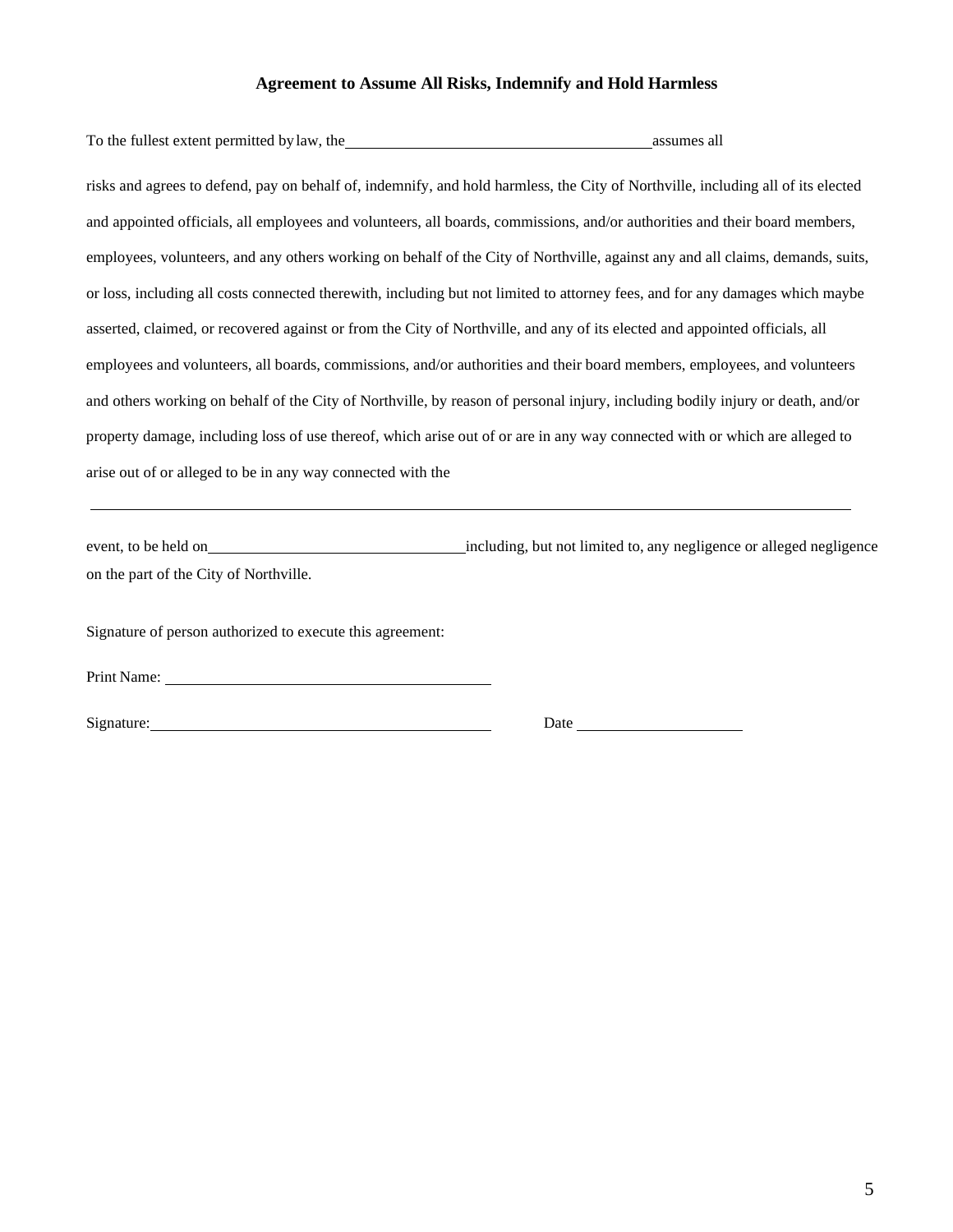### **FEE SCHEDULE (Application fees are non-refundable. Square Footage Fee refundable upon denial only)**

| <b>Annual Application Fee:</b><br><b>Amended Application Fee:</b><br><b>Retail Merchandising and Sales</b> | \$75.00<br>\$45.00 (same permit year / request to amend approved permit).<br>\$1.00 per square foot                         |
|------------------------------------------------------------------------------------------------------------|-----------------------------------------------------------------------------------------------------------------------------|
| <b>NEW OR RENEWAL APPLICATION</b>                                                                          |                                                                                                                             |
| 7- Month permit from April 1, 2022 – November 1, 2022 (7 months)                                           |                                                                                                                             |
| \$<br>75.00<br><b>Application Fee</b>                                                                      |                                                                                                                             |
| \$                                                                                                         | Retail Merchandising & Sales ( _________total sq.ft. x \$1.00 = _______)                                                    |
| \$_<br>Total Amount Due - Payable to City of Northville                                                    |                                                                                                                             |
| 11                                                                                                         |                                                                                                                             |
|                                                                                                            |                                                                                                                             |
|                                                                                                            |                                                                                                                             |
|                                                                                                            |                                                                                                                             |
| <b>Completed Application</b>                                                                               |                                                                                                                             |
| Detailed Site Development Plan to scale                                                                    |                                                                                                                             |
|                                                                                                            | Property owner written authorization [required if applicant is not the property owner]                                      |
|                                                                                                            | Property owner written authorization [required for retail merchandising location that is not directly in front of business] |
|                                                                                                            | Certificate of Insurance [for all applicable coverages - see Insurance Requirements section]                                |
|                                                                                                            | Policy Endorsement - separate document from the Certificate of Insurance                                                    |
| Signed Hold Harmless Agreement                                                                             |                                                                                                                             |
| Fee [payable to City of Northville]                                                                        |                                                                                                                             |
|                                                                                                            | AMENDED APPLICATION (for same permit year / request to amend an approved permit)                                            |
| \$<br>45.00<br>Amended Application Fee [payable to City of Northville]                                     |                                                                                                                             |
| <b>Completed Application</b>                                                                               |                                                                                                                             |

**Revised** Detailed Site Development Plan

# **SIGNATURE CERTIFICATION – must be signed by the business owner**

*The business owner hereby expressly acknowledges and agrees that by signing this document, the foregoing information is true and complete to the best of their knowledge. The business owner agrees to adhere to City ordinances and adopted policies. The business owner will comply with the applicable sections of Chapter 11 of the most recent adopted version of the Michigan Building Code pertaining to accessibility. The business owner understands that a permit shall not be issued if these requirements cannot be met. The business owner agrees to name the City of Northville as an additional insured on all applicable insurance policies as required by this application, City Ordinance, and/or policy and provide evidence of the same.*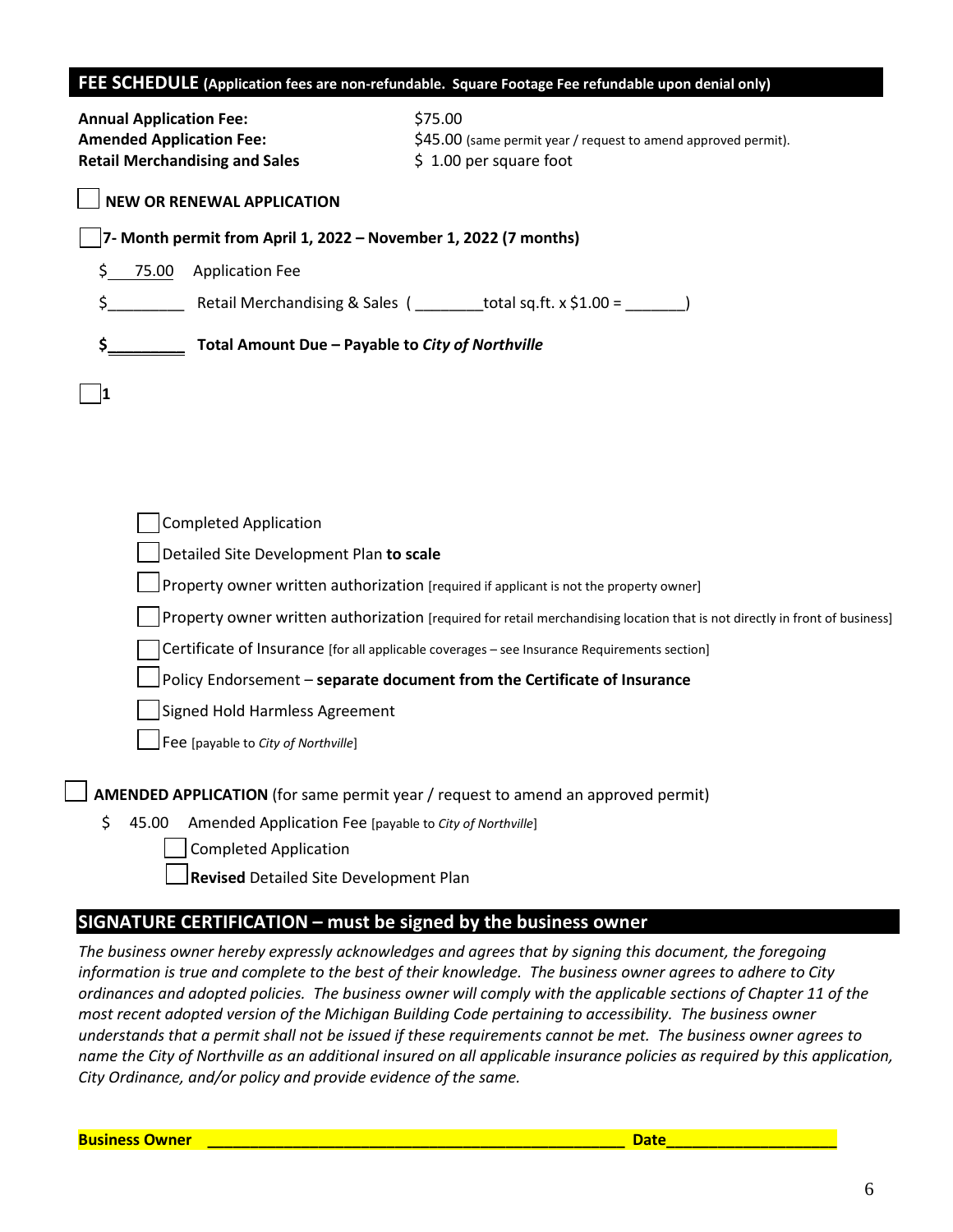# **OFFICE USE ONLY**

| <b>POLICE DEPARTMENT</b>                                                                                                                                                                                                                                          |                 |
|-------------------------------------------------------------------------------------------------------------------------------------------------------------------------------------------------------------------------------------------------------------------|-----------------|
| Previous Permit Violations   Yes   No                                                                                                                                                                                                                             |                 |
|                                                                                                                                                                                                                                                                   |                 |
|                                                                                                                                                                                                                                                                   |                 |
|                                                                                                                                                                                                                                                                   |                 |
|                                                                                                                                                                                                                                                                   |                 |
| <b>Recommend:</b> $\Box$ Approval $\Box$ Denial                                                                                                                                                                                                                   |                 |
| <b>FINANCE DEPARTMENT</b><br><u>in the same of the same of the same of the same of the same of the same of the same of the same of the same of the same of the same of the same of the same of the same of the same of the same of the same of the same of th</u> |                 |
| Utility Bill $\Box$ Current $\Box$ Delinquent Taxes $\Box$ Current $\Box$ Delinquent A/R $\Box$ Current $\Box$ Delinquent                                                                                                                                         |                 |
|                                                                                                                                                                                                                                                                   |                 |
|                                                                                                                                                                                                                                                                   |                 |
|                                                                                                                                                                                                                                                                   |                 |
|                                                                                                                                                                                                                                                                   |                 |
|                                                                                                                                                                                                                                                                   |                 |
|                                                                                                                                                                                                                                                                   |                 |
| DEPARTMENT OF PUBLIC WORKS                                                                                                                                                                                                                                        |                 |
| Negative impact on pedestrian access $\Box$ Yes<br>No                                                                                                                                                                                                             |                 |
| Remarks 2008 2009 2010 2020 2020 2020 2021 2021 2022 2021 2022 2021 2022 2022 2021 2022 2021 2022 2021 2021 20                                                                                                                                                    |                 |
|                                                                                                                                                                                                                                                                   |                 |
|                                                                                                                                                                                                                                                                   |                 |
|                                                                                                                                                                                                                                                                   |                 |
|                                                                                                                                                                                                                                                                   |                 |
| <b>DOWNTOWN DEVELOPMENT AUTHORITY</b>                                                                                                                                                                                                                             |                 |
| Site Plan is accurate $\Box$ Yes $\Box$ No Site Plan conforms to policy $\Box$ Yes $\Box$ No $\Box$ Changes needed                                                                                                                                                |                 |
|                                                                                                                                                                                                                                                                   |                 |
|                                                                                                                                                                                                                                                                   |                 |
|                                                                                                                                                                                                                                                                   |                 |
| Recommend: Approval Denial                                                                                                                                                                                                                                        | Date __________ |
|                                                                                                                                                                                                                                                                   |                 |